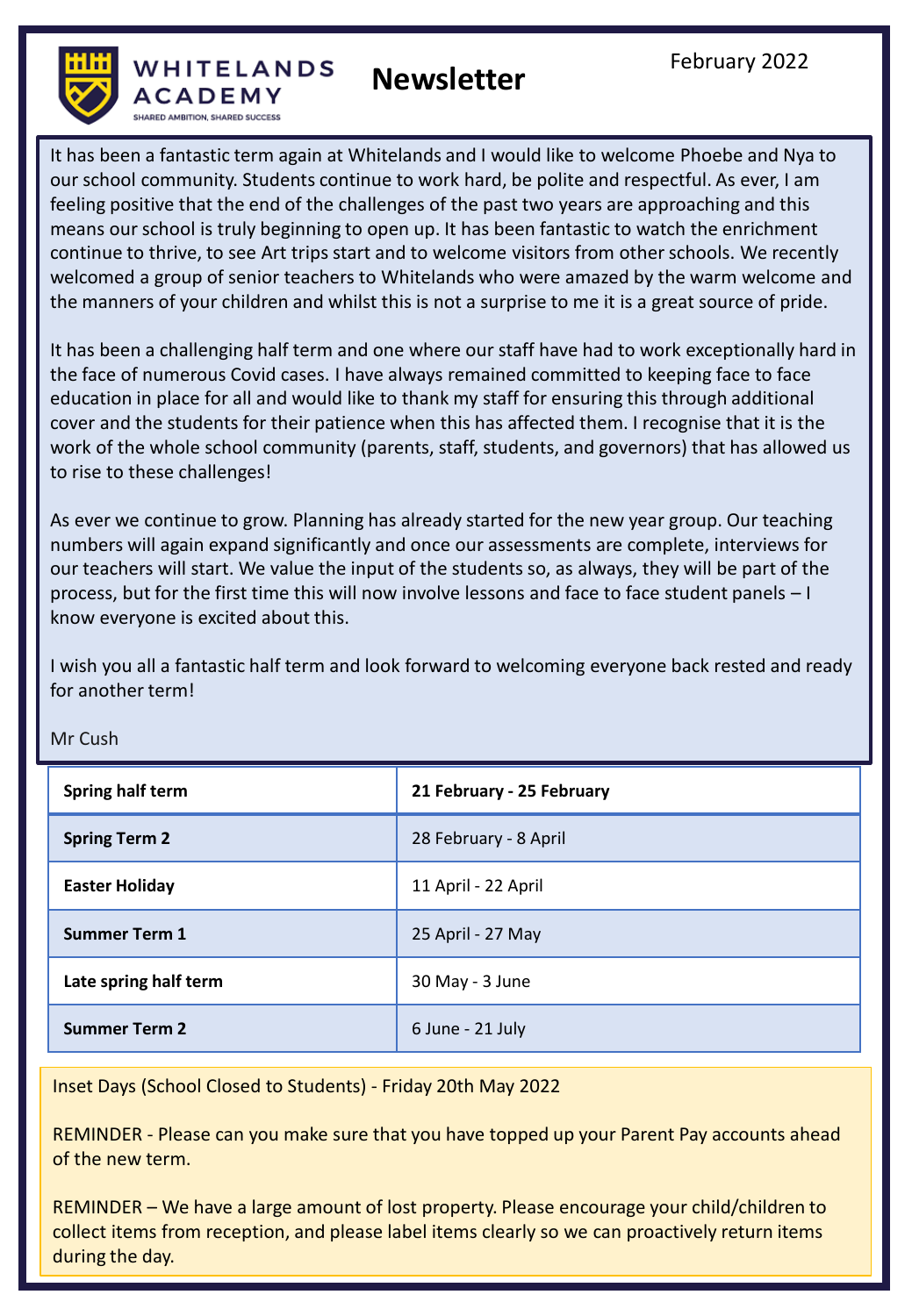## **Bicester Market**



Whitelands Academy were offered an amazing opportunity to have a stall at the Bicester Market in the town centre on Friday 11<sup>th</sup> February 2022. So many of our wonderful students contributed by creating drawings, paintings and crafts – some items were for display only to showcase our students' talents, but some were for sale in order to raise money for charity.

I took 5 of our Year 8 students to visit the stall and promote Whitelands Academy within the Bicester community – they did us so proud!

We were only there for about 2 hours, but we managed to raise £100. The students decided between them on Friday that they would like to donate the money to the Salvation Army, due to some of the topics they have been learning about in their English lessons recently.

- Mrs Peters



Before going to the Bicester market, we made artworks to show and sell. This included paintings, sculptures and drawings. We showed artwork that we made at school. On the  $11<sup>th</sup>$  we went to Bicester market and to get there we took the minibus. This was very fun and we thought of it as the first school trip. We sold a few artworks and had a live artist (Evan). We had some hot chocolate and bought some more frames as one of the artworks was selling really well. In the end we raised £100 for the Salvation Army. We had so much fun and can't wait to do it again. - Emily Hutchison and Abigail Evans

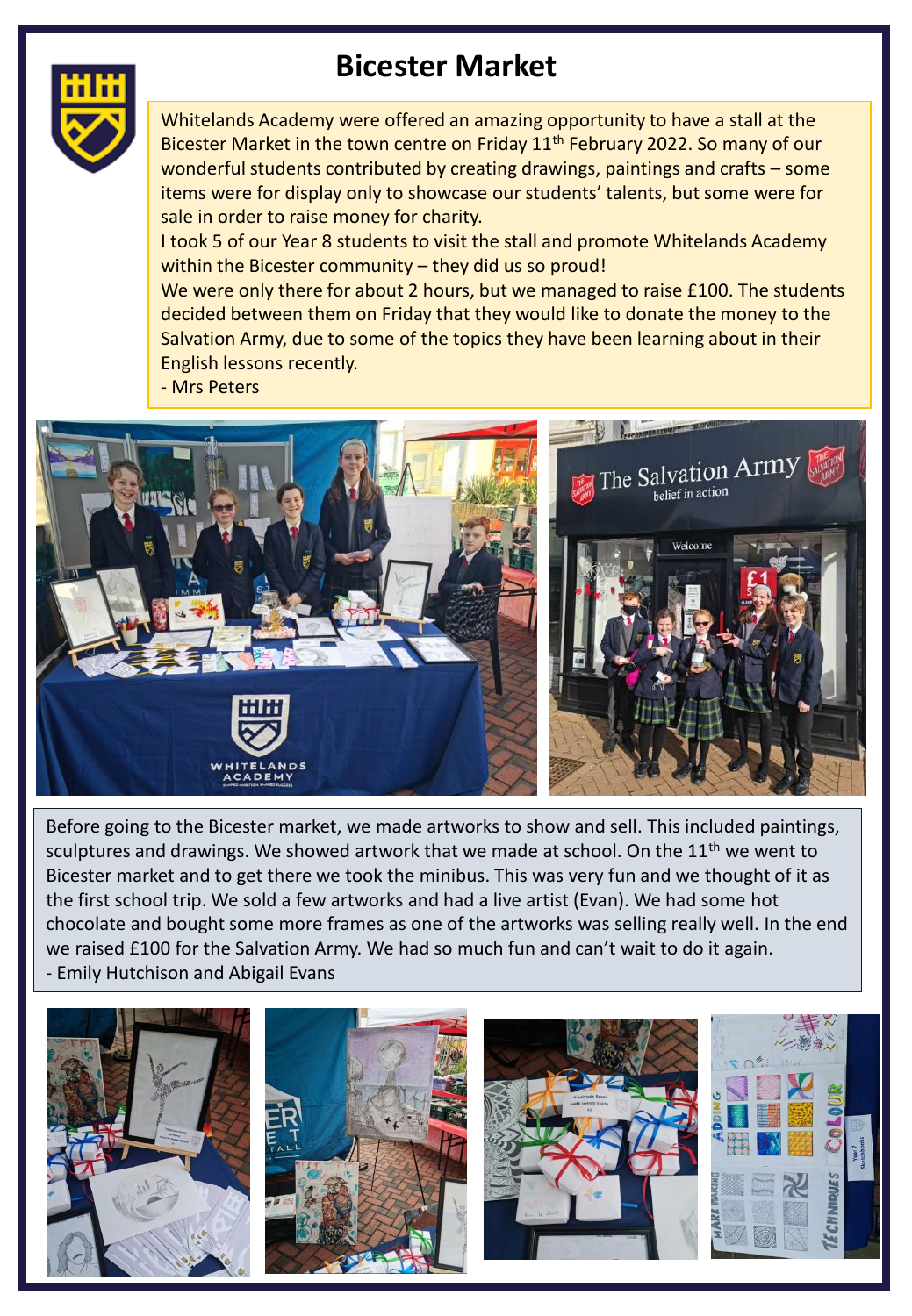

#### **Careers**

Ceri Tranter has joined The Whitelands Academy delivering Careers Education, Information advice and guidance for our students and is available for personal guidance appointments upon request. Please send any requests to [ctranter@whitelandsacademy.org](mailto:ctranter@whitelandsacademy.org)

All students in Year 7 and 8 have started with a weekly programme of careers education delivered in tutor time.

The schedule of activity is shown below. All children will be completing a progressive evaluation and reflection workbook of their learning to enable them to make good choices for their future careers.

We are planning lots of exciting employer led events to inspire our students for the future and will keep you informed.

|    | <b>YEAR 7</b>                 | YEAR <sub>8</sub>           |
|----|-------------------------------|-----------------------------|
| 1  | Careers and Future            | Career Interest             |
| 12 | Transition Points in Life     | Labour Market information   |
| 3  | Personal Qualities and Skills | <b>Exploring Careers</b>    |
| 14 | Finding Careers Information   | Making decisions for KS4    |
| 5  | Careers Management            | Options and Subjects        |
| 6  | Traits and Skills             | Qualifications and Pathways |
| 7  | <b>Action Planning</b>        | Qualities and Skills        |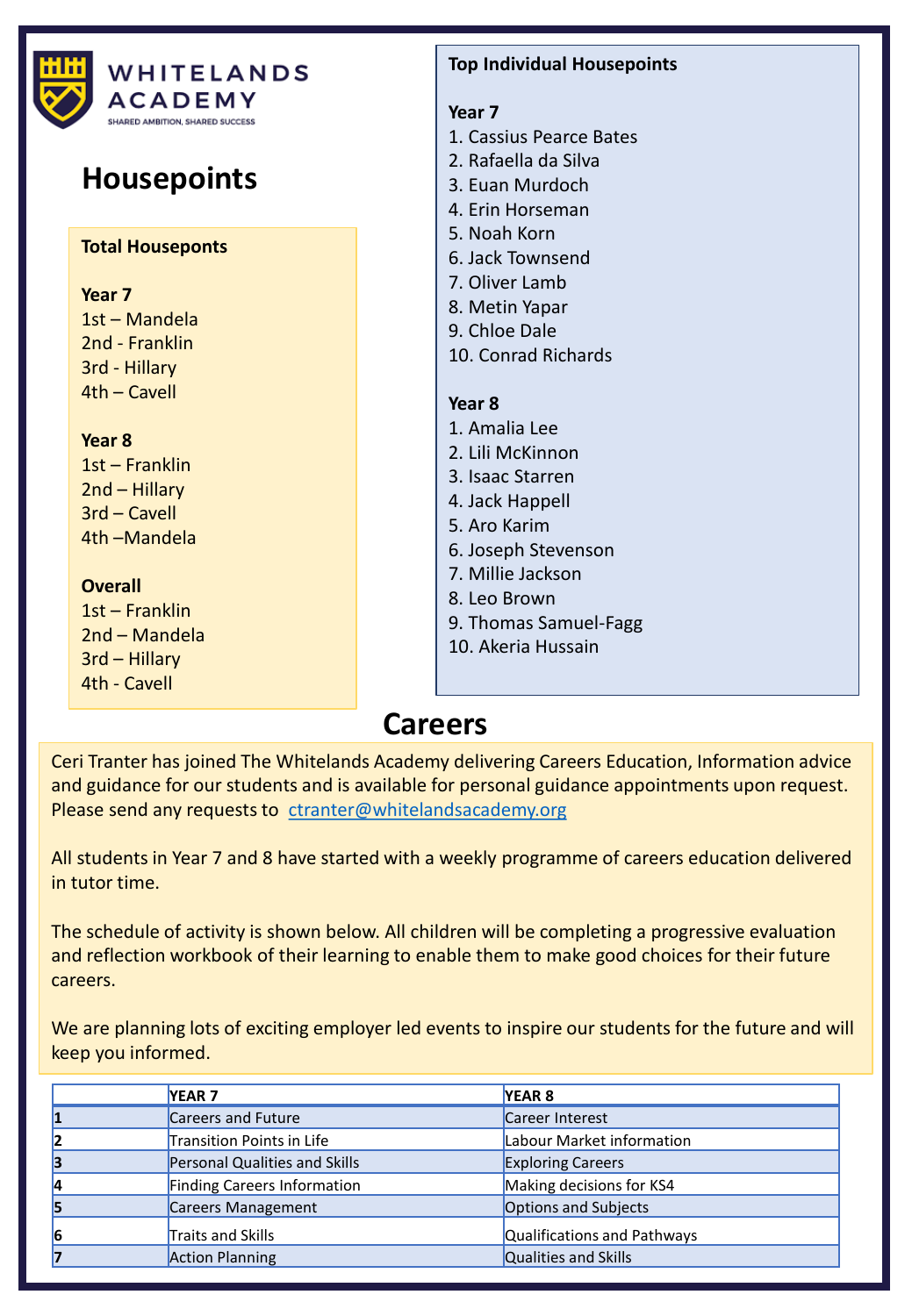

During term 4 students in Year 8 will have an opportunity to hear from employees at Pivot Power, one of the organisations involved in Oxford City Council's Energy Superhub project. The students will be learning about the installation of the ultra fast charging facility at the Redbridge Park and Ride and the battery installations that allow this to be powered from 100% renewable energy resources. They will also learn about career pathways in the renewable energy sector.

**Careers**

This week students have had the opportunity to sign up for careers talks from employee panels at the engineering company Intel and the UK Space agency as part of the White Horse Federations Festival of Tomorrow events. They have found out about the different routes into various roles with each employer and the key skills that are necessary for success in the workplace.

The Festival continues into the February half term break with in person events being held in Wiltshire. For more information please see the poster below. Entry to everything in the Discovery Zones is free, including exhibitors and planetarium bookable on the day. All the shows and talks are also free to book for under-18s.

#### **Student Responses**

I think there was a lot to learn and loads of facts. One of the things that kept coming up was 'you can always go back and learn a different way'.– Lia, 7C

Many of the people didn't get GCSEs in Engineering or Computing but instead did it in University. Engineers are trying to use balloons to get rockets into the atmosphere to reduce CO2 emissions. There are many different fields for engineering such as aerospace engineering or electrical engineering. Some space internships pay you to come up with designs. - Theo, 8C

I really liked learning about what GCSEs I need to take to be an engineer. It was really fun and if I get an opportunity like this again I will definitely take it. - Leo, 8F

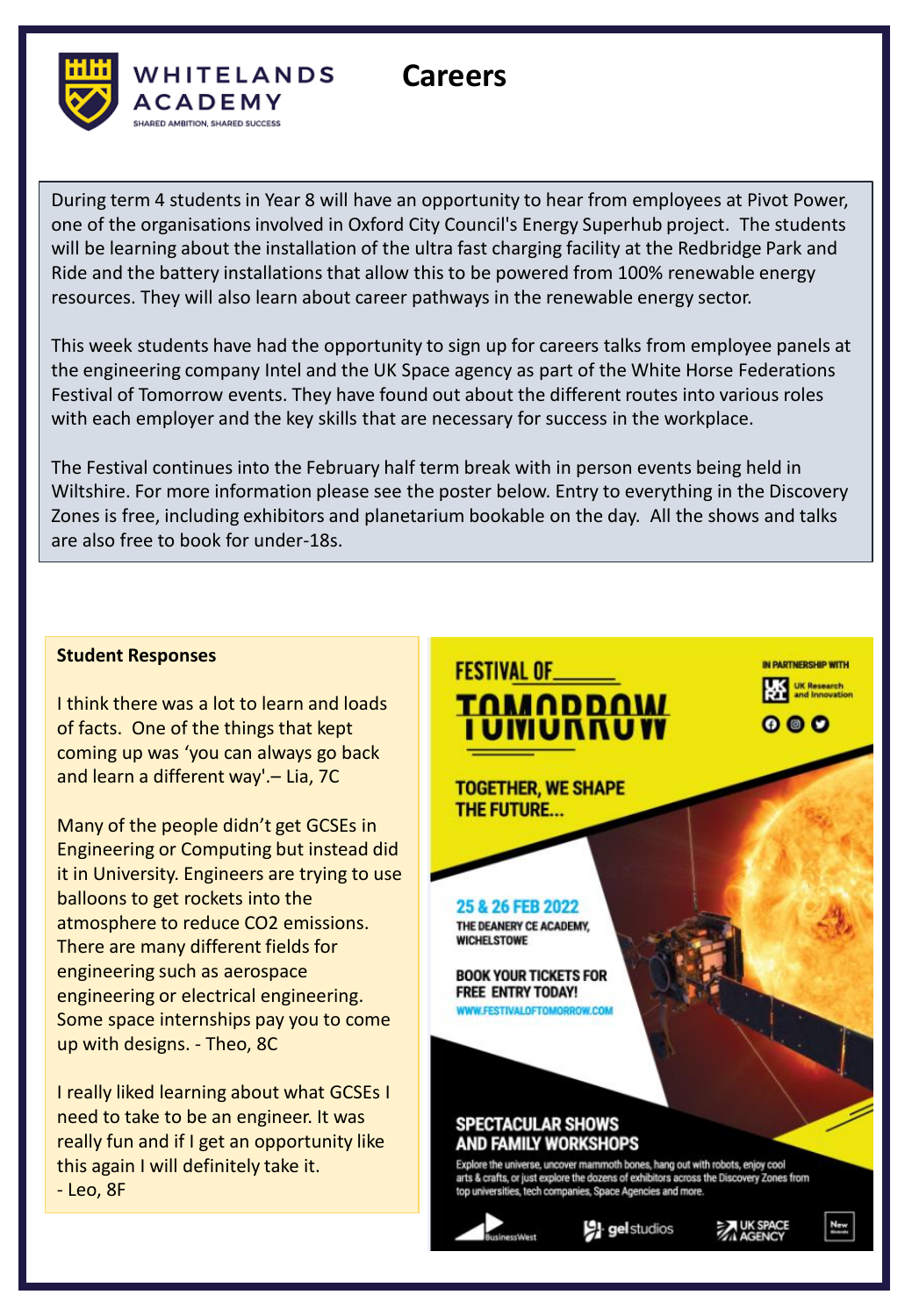

## **Extra-curricular clubs**

In Coding Club this term, we have been learning to use microbit.org and Scratch for programming. We have used Minibits – similar to a small car and can be programmed to move like an actual car. We use Scratch to create games and more. We also have a racetrack that we can code too. – Freya, 8F

Coding Club is a very enjoyable afterschool activity. We use Scratch to create projects and games and code microbits to light up and move around. Using tutorials on how to use Scratch from codeclub.org, we can be creative in trying new things every week. It is so easy to use that you can have a great time without things getting too complicated. It is really educational and a great way to learn. – Winnie, 7F

In Chemistry Club so far, we have been looking at the periodic table and how you can tell which element is which. To make it a comfortable environment to study, we can have hot chocolate and biscuits. Later on, we are going to learn how to solve complicated looking equations really easily. - Daisy, 7C

Geography projects club is a fantastic opportunity to learn about surprising facts about the world around us. Be it natural disasters or man-made cities. Geography projects covers it all! Here at geography club students will be able to choose ANY topic of their interest, which allows them to enhance their knowledge of geography (in a fun way). These are some examples of what students have an opportunity to do:

- Make a PowerPoint about a specific topic
- Make something to display your topic of interest.

At the end of the term, you can participate in a presentation where you can show your topic to a small audience.

- Euan, 7M

My name is Kaitlyn. Green Club is my favourite club. We learn about the dangers of animals and how we can stop them from becoming extinct. I have only been here for a few weeks and it already is amazing. While I have been here, we have made PowerPoints about how to save an animal of our choice. I chose rhinos. This was really fun but sad because of what is happening to the animals, but because of Green Club I know how we can work together to save them. The more people who join Green Club, the more people are aware.

- Kaitlyn, 7C

In Green Club we have been working hard to learn about how to conserve wild, endangered animals such as White Rhinos and African Forest Elephants. We have been researching useful information from websites like WWF and making presentations as if we were Conservationists planning to save these animals from extinction. I recommend Green Group, because it's interesting to learn about other animals and how to save them! It's a great club! - Noah, 7M

Bake-Off Club was so fun and the bakes we made always tasted delicious. Our favourite recipe was the hidden heart cupcakes because they were very new and interesting. We also loved cakepops because we had such fun decorating them. Mrs Peters was very entertaining and we are all grateful for her.

- Lola, 8H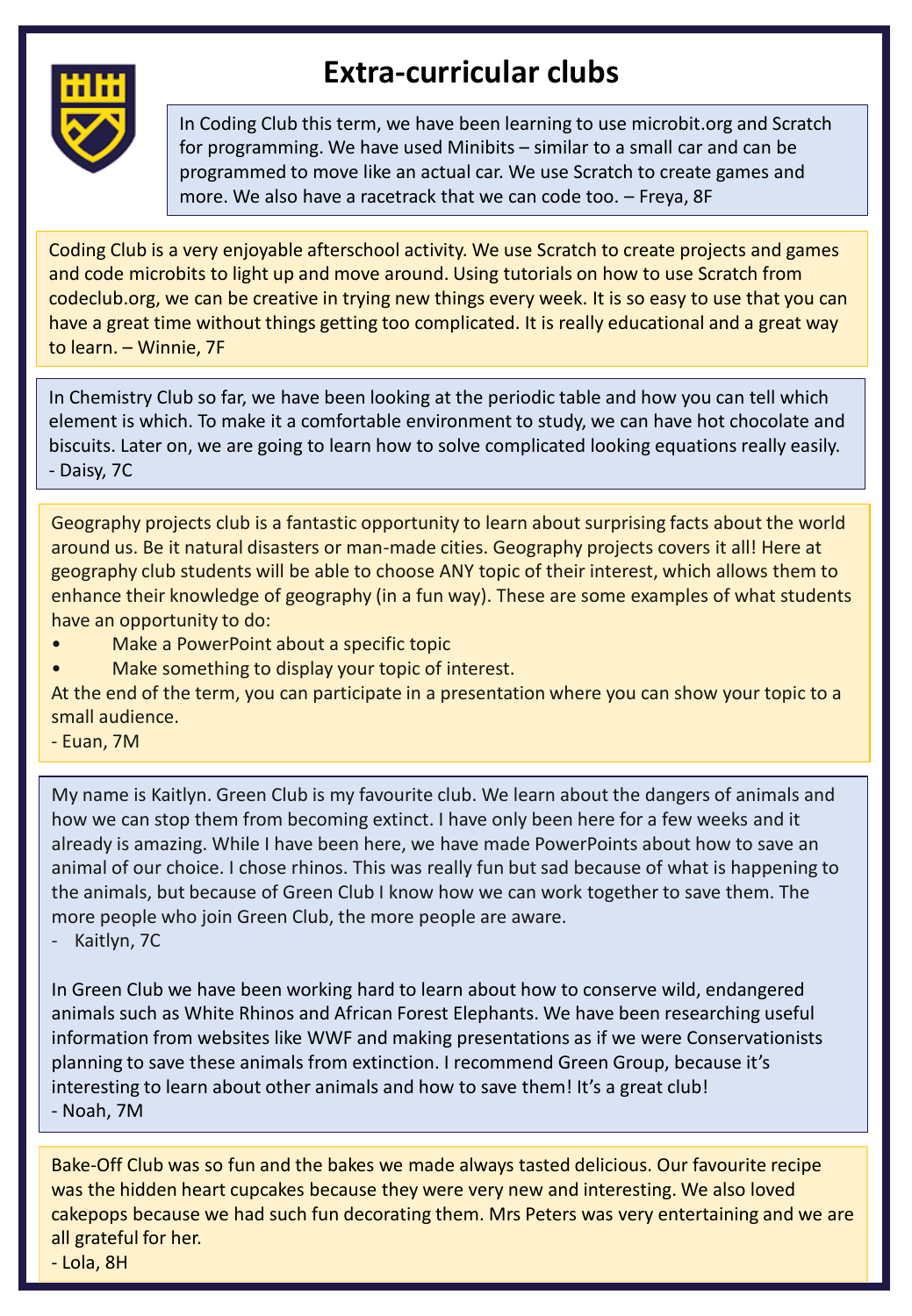



## **Reading**

I think Cloud Boy is fantastic novel. It is about two best friends but one gets ill. It also tells you a lot about what WWII was like in the Changi Prison. This book gives you hope but eventually shatters it. It is a very good book though. 10/10 and recommend. - Daniella, 7C

I think this book is a fantastic book. I think this because it explains anxiety and you are who you are. It has some brilliant 'handmade' drawings. This author is named Charlie Mackesy. I rate this book a 10/10! Please read it! - Ally, 7H



Charlie Mackery



*Sisters is an autobiographical graphic novel written by Raina Telgemeier as a follow-up to her earlier graphic memoir Smile. It details a long summer road trip taken from San Francisco to Colorado by her family and explores the relationship between Raina and her younger sister, Amara.*

I love this book because young children like me like reading short, animated books so I recommend this author. - Lucy, 7F

Thank you to the parents and governors who have kindly donated books to our library recently. Our student librarians will be busy labelling and organising them after half term!

This term, Year 7 have been reading 'The Goldfish Boy' and Year 8 have been reading 'The Recruit'. After half-term we are moving on to 'The Terrible Thing that Happened to Barnaby Brocket' for Year 7 and 'Girl. Boy. Sea.' for Year 8.

## **Guided Reading**